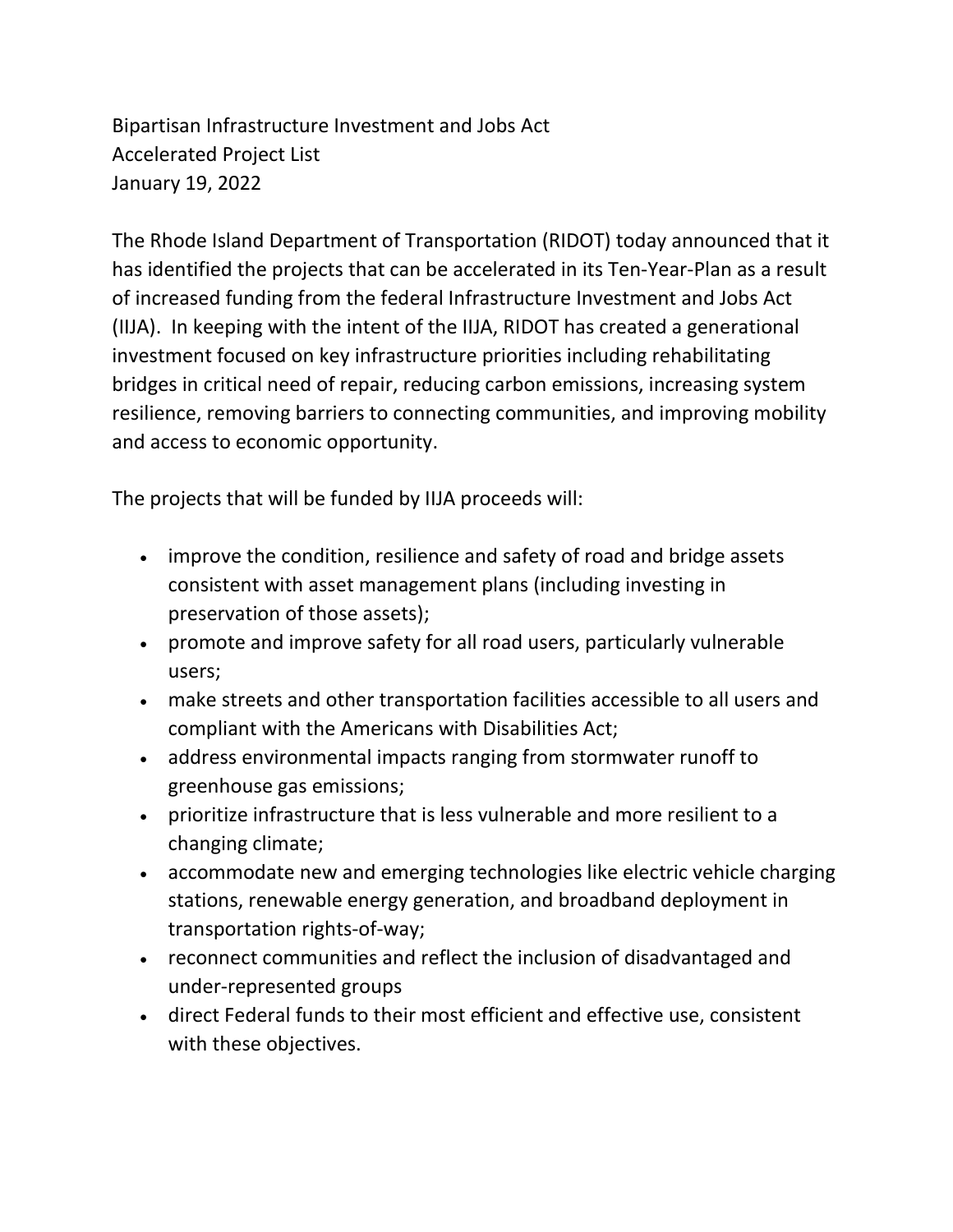These guiding principles employed for the first time by RIDOT, will accelerate projects that are greener, cleaner, safer and more equitable than more traditional planning has provided to Rhode Islanders. The project list includes 22 projects with bike path infrastructure improvements, 63 projects that include pedestrian walkway features, 87 that will enhance stormwater quality, and 86 that that make roads and walkways safer. The projects represent initiatives that are ready to go, with many of them starting this year.

The Act provides RIDOT with an additional \$576 million of federal funds over a five-year period to invest in the state of good repair for Rhode Island's transportation infrastructure. RIDOT has determined that the additional funding makes it possible to begin construction of over 100 projects valued at \$2.2 billion, an average of four years sooner. Matching state funding will be combined with the federal funds to accelerate these improvements to Rhode Island's transportation infrastructure while also creating new jobs for Rhode Islanders.

The Federal Highway Administration (FHWA) recently issued guidance to state departments of transportation that regulates that IIJA funds be used "to repair and maintain existing transportation infrastructure before making investments in highway expansions for additional general-purpose capacity". Because the RhodeWorks initiative was enacted primarily to provide for a state of good repair, many of RIDOT's Ten-Year-Plan projects meet these guidance criteria.

#### **1. How RIDOT Will Employ The Asset Management Plan**

RIDOT will use the new funds in accordance with the FHWA guidance to build projects in its Ten-Year-Plan and start them sooner. The projects marked for acceleration were chosen using the RIDOT Transportation Asset Management Plan that is sanctioned by the FHWA and provides a set of metrics developed in accordance with the RhodeWorks legislation in 2016 to decide which projects are scoped, scheduled and executed in the Ten-Year-Plan. This methodology has been instrumental in RIDOT's successfully initiating 224 projects and completing 171 of them including 168 bridges during the last six years. In this current year, every one of its ongoing projects is on-time and on-budget.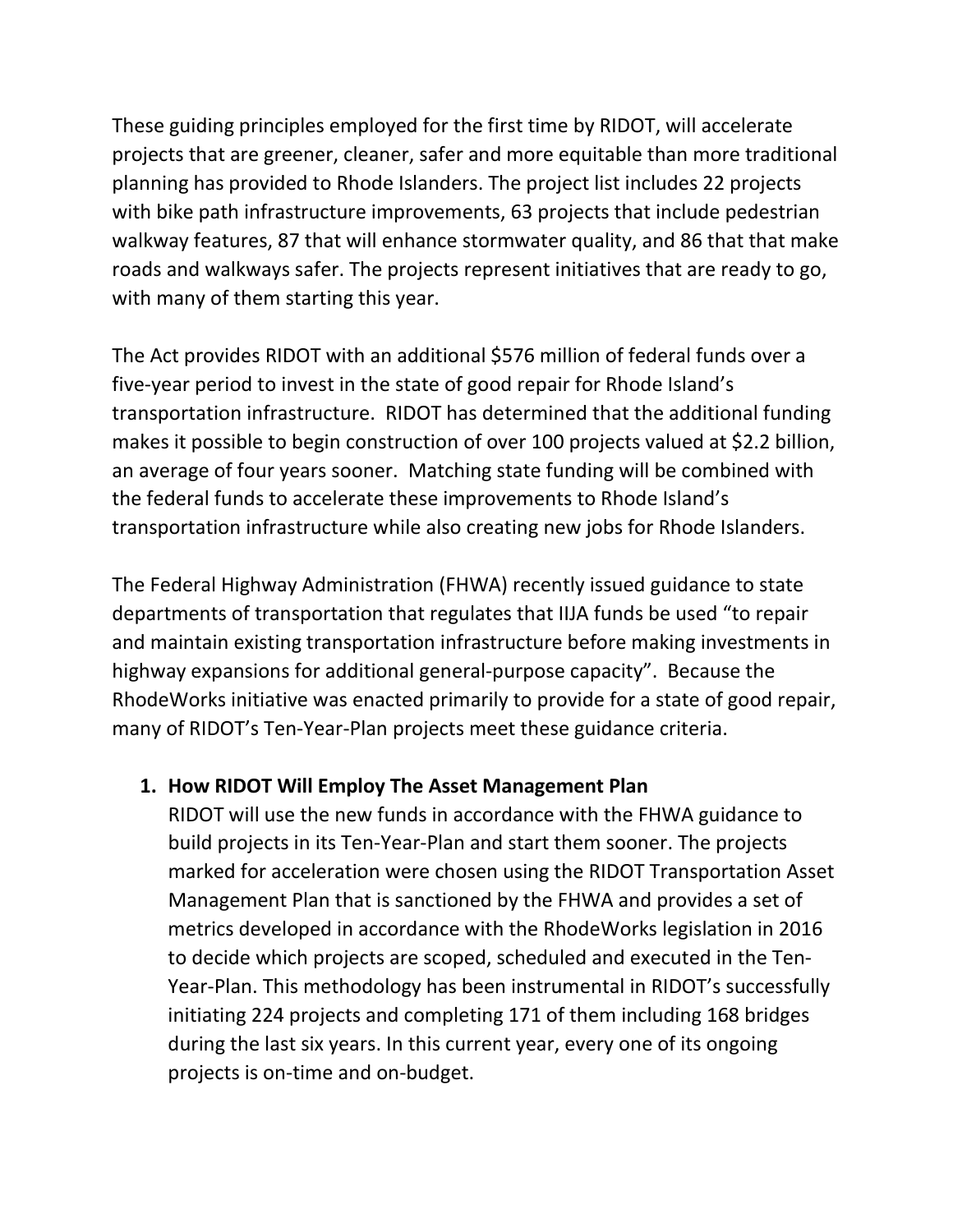Following is an explanation of the process RIDOT used to determine which projects in the Ten-Year-Plan will be accelerated and funded by the Infrastructure and Investment Jobs Act.

### **2. The Process – Chart #1**

Under RhodeWorks guidelines, RIDOT uses an asset management process to determine which projects are to be included and in what order. RIDOT does not just fix the worst infrastructure first. RIDOT uses asset management planning to analyze its assets and determine the cost of building, operating, maintaining upgrading, or rehabilitating them throughout their lifecycle. This allows the department to determine which assets can be temporarily repaired to last for a few more years, which assets can be rehabilitated immediately to prolong their lifecycle, and which require complete replacement.

Maintenance is also a key component in this system, it is built into every project to prolong the useful life of the asset considerably.

If it is determined that a project meets the criteria to be in the Ten-Year Plan, it is next assessed for readiness and risk level. The readiness of a projects is determined by a set of criteria that are listed on **Chart #2**. These include:

- Program eligibility does the project conform to the rules, regulations and categories set forth in the legislation
- NEPA will the project need extensive environmental studies before it can be started (a categorical exclusion means that the project does not require an extensive environmental analysis.)
- Historical are there historical sensitivities that must be addressed before any work can start such as native American artifacts in the work area, possible burial sites, etc.
- Amtrak will the construction zone go over rail lines. When construction takes place over Amtrak lines, highly trained Amtrak personnel must be on site during work hours. Recently, these personnel have been in short supply which slows down work once started.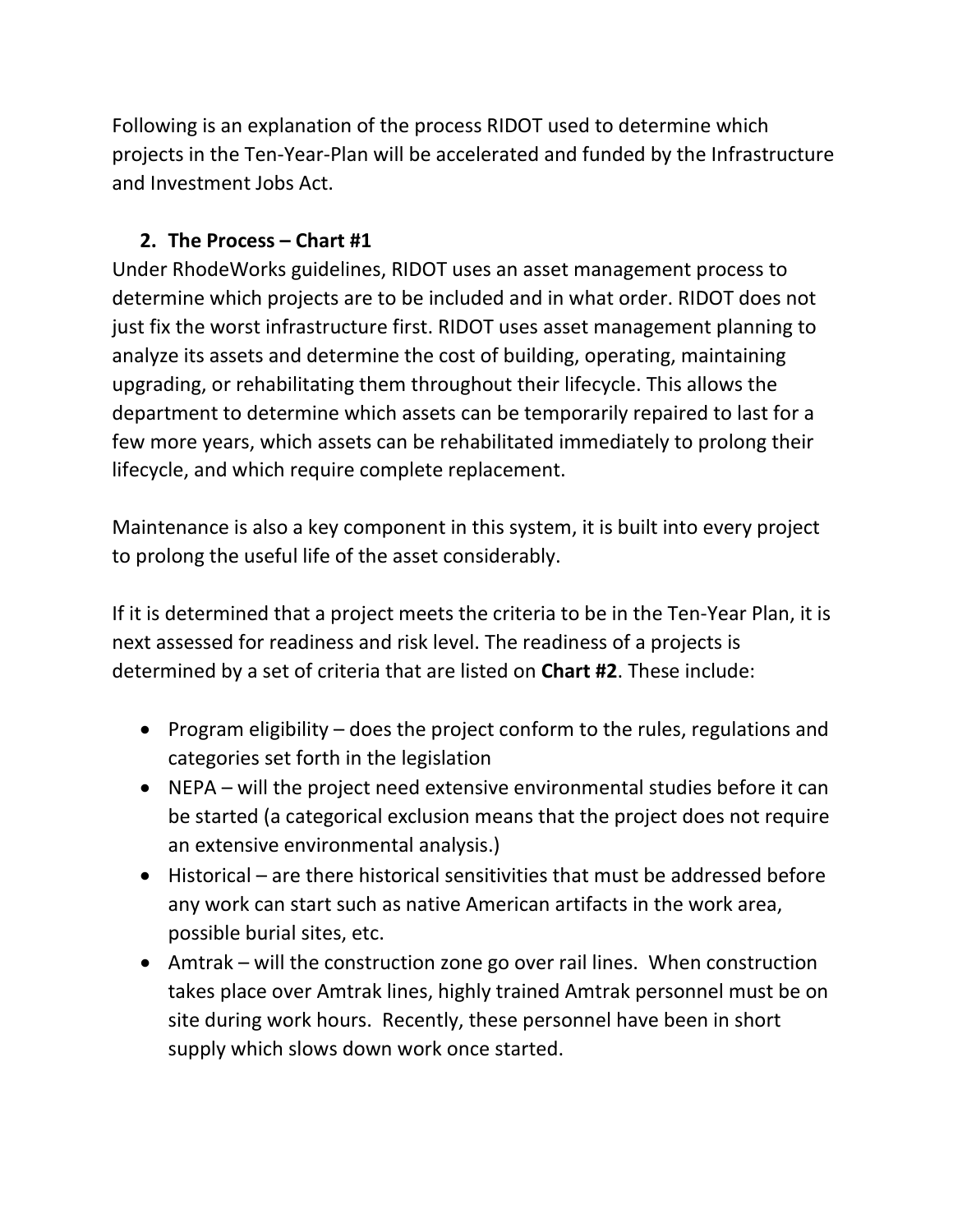- Permitting Needs Each project must be evaluated to see if utilities need to be moved and if the project requires significant environmental permitting as required by the federal government.
- Resiliency what are the environmental issues that might complicate work on the project and/or is the project in an area where rising water levels will affect it in the near future. Does it affect wetlands or endangered species?
- Public Input are there advocacy groups or municipalities that have pushed to get this project in the queue
- Special circumstances are there factors that could derail a project completely.
- Congestion will the project once started be in such close proximity to other ongoing projects that it will cause major traffic backups.

If a project meets the readiness and risk level criteria, the program is evaluated to determine when funding is available to finance it. If there is funding available to support the entire project, the project is given a higher scheduling priority and will be implemented sooner. If funding is available but will be delayed, the project is given a lower priority and scheduled for a later implementation date.

Finally, each project is assessed to determine if other opportunities exist that would justify an accelerated schedule. This criterion recognizes that sometimes the timing for a project is ideal and aligns well with both RIDOT and other stakeholders' goals. Opportunity considerations include availability of additional funds from other sources, either private or public, that help the project move forward.

The funding criteria provided in the FHWA guidance allows RIDOT to enhance our "state of good repair" projects with elements that help combat the climate crisis, and advance equitable access to transportation. It provides adequate, stable and reliable funding for all projects being moved up in the Ten-Year-Plan.

RIDOT will amend the State Transportation Improvement Program (STIP) with these changes through the STIP process.

#### **3. The List of Accelerated Projects**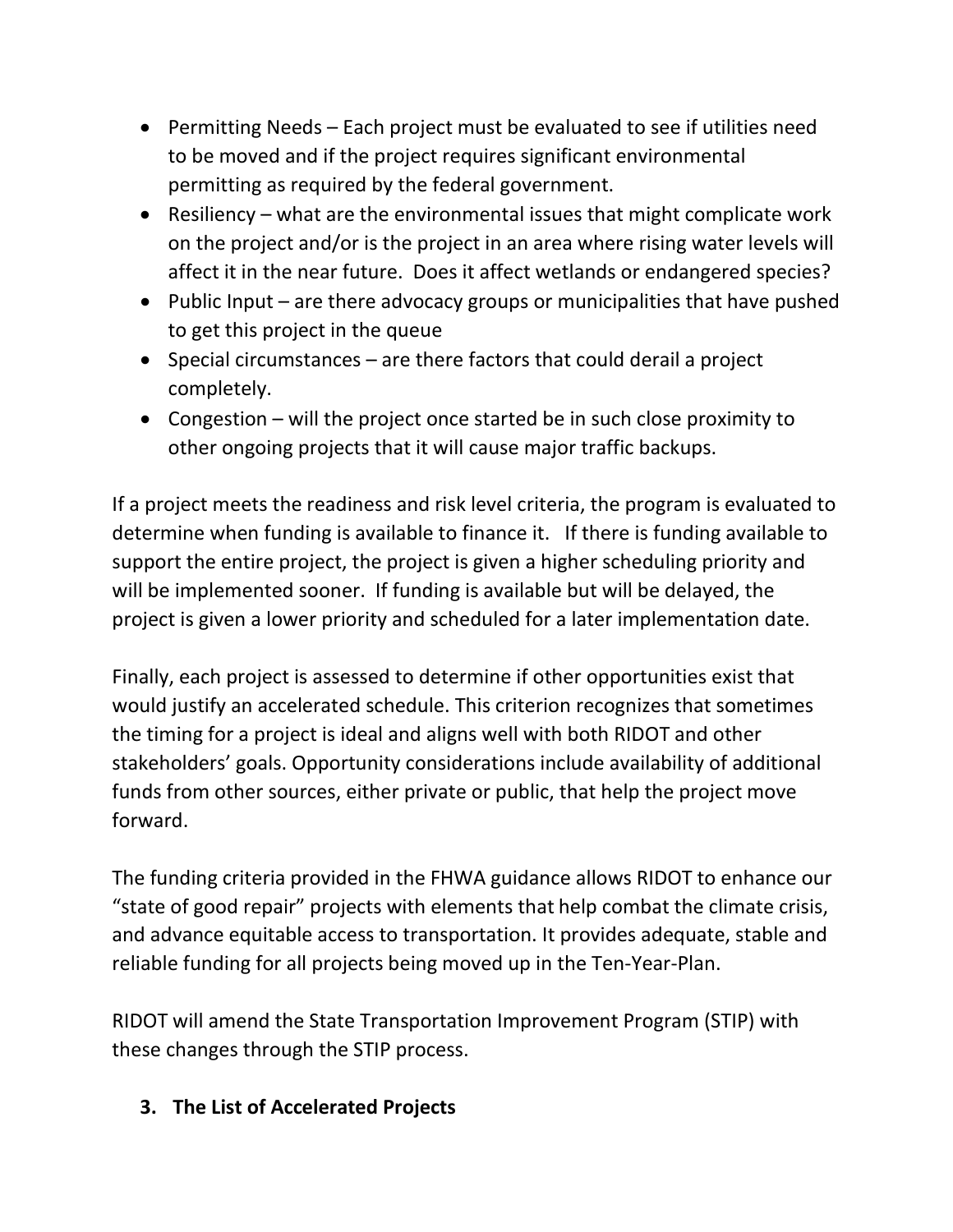The list is attached separately as **Chart #3**.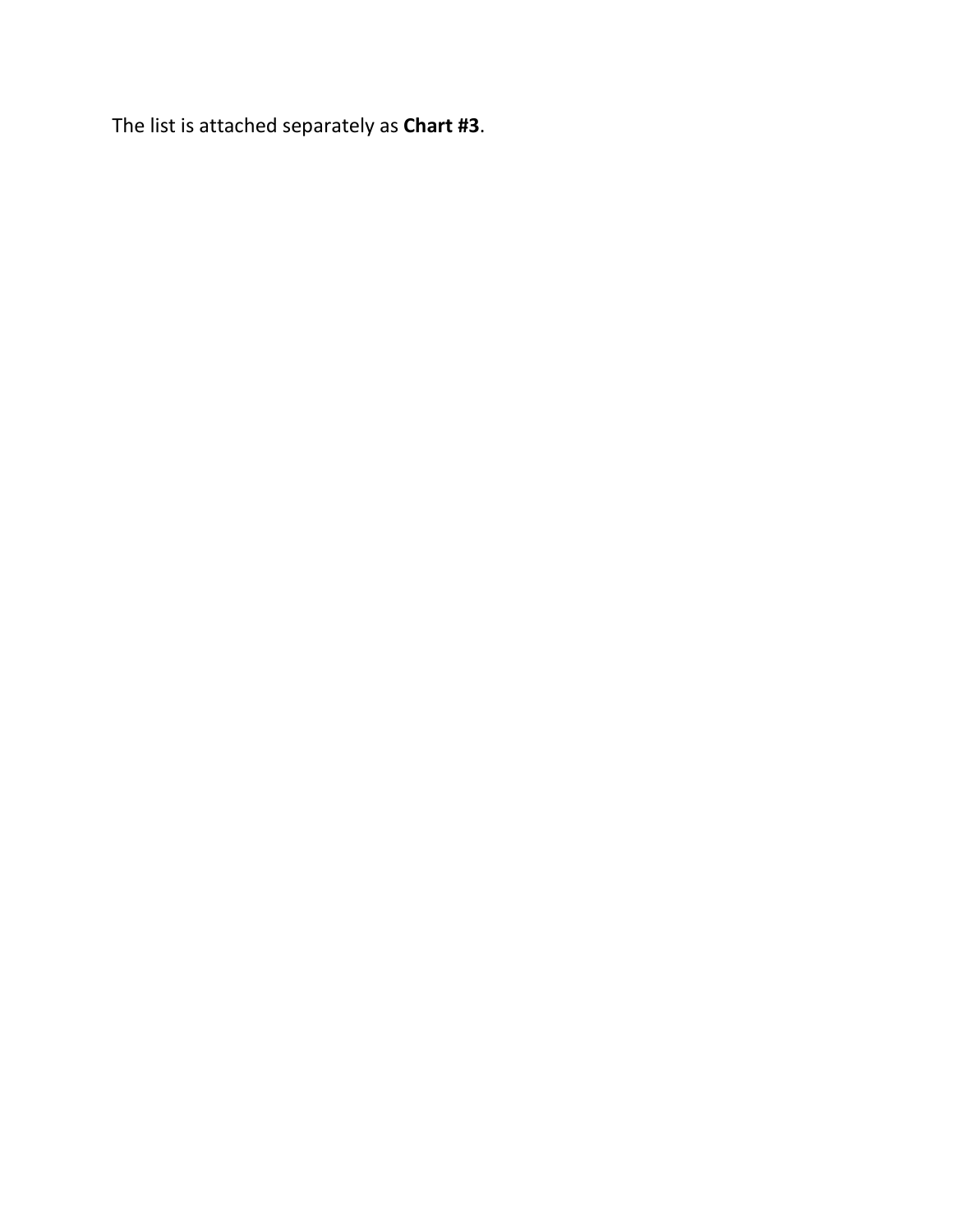# Chart 1 - How Projects are prioritized

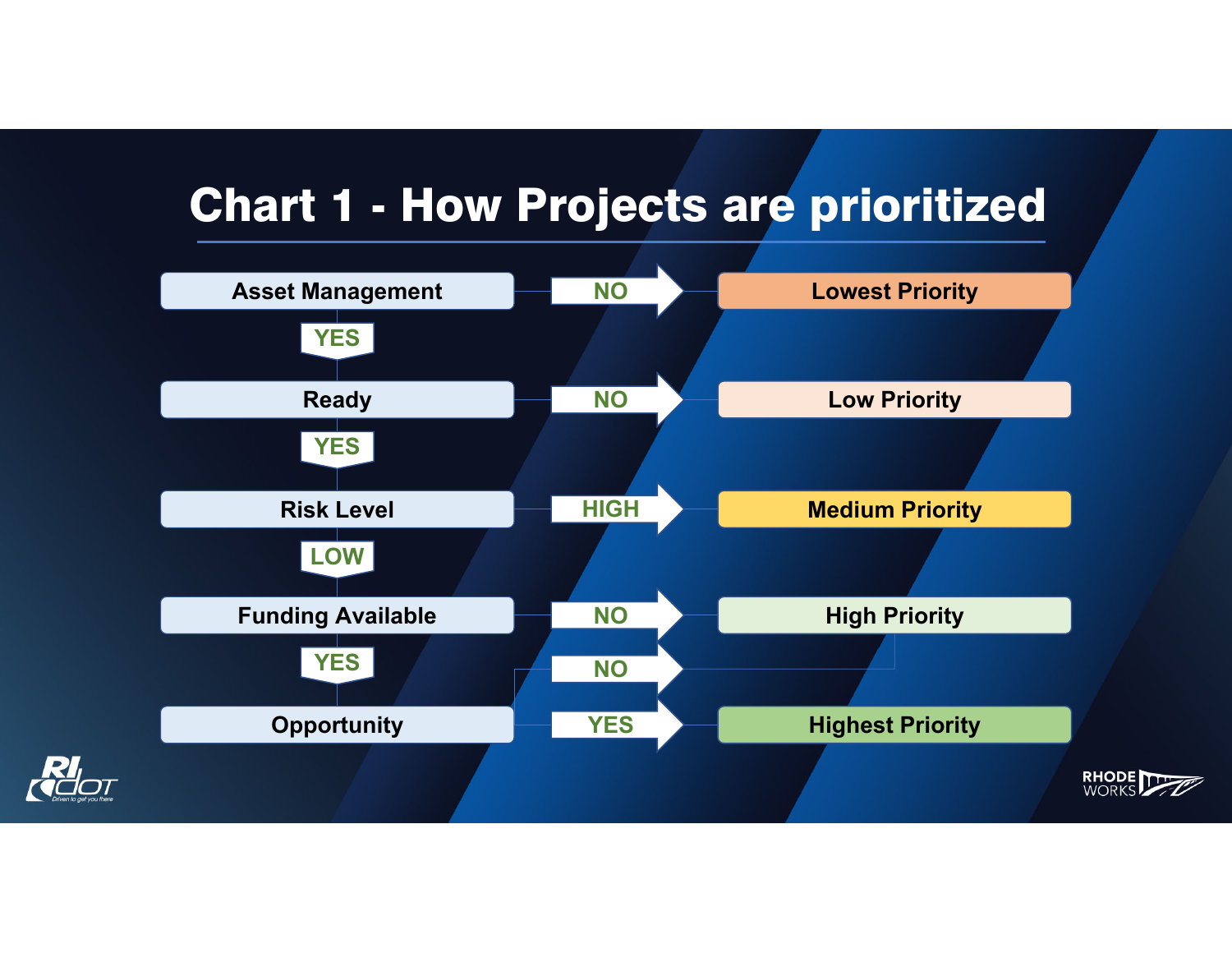# Chart 2

### **Evaluating Project Readiness and Anticipating Project Conflicts**

Anticipating Challenges Using Engineering Expertise

| Program<br>Eligibility          | •Does a project meet the eligibility requiremend for<br>the funding types available?                         |
|---------------------------------|--------------------------------------------------------------------------------------------------------------|
| <b>NEPA</b>                     | . Will the project require anything more than a<br>cetgorical exclusion (CE)?                                |
| <b>Historical</b>               | •Is the project in, near, surrounded by, or adjacent to<br>any historical resources, areas, or districts?    |
| Amtrak                          | •Does a project touch, cross, abut, or interfere with<br>Amtrak service lines?                               |
| Permitting<br><b>Needs</b>      | •Does a project require significant environmental<br>permitting or utility coordination?                     |
| Resiliency                      | · Is a project threatened or complicated by sea level<br>rise or other environmental issues?                 |
| <b>Public Input</b>             | •Has a project been flagged as an issue of concern for<br>a town, the state, or any other stakeholder group? |
| <b>Special</b><br>Circumstances | • Are there any extraneous factors that could derail a<br>project completely?                                |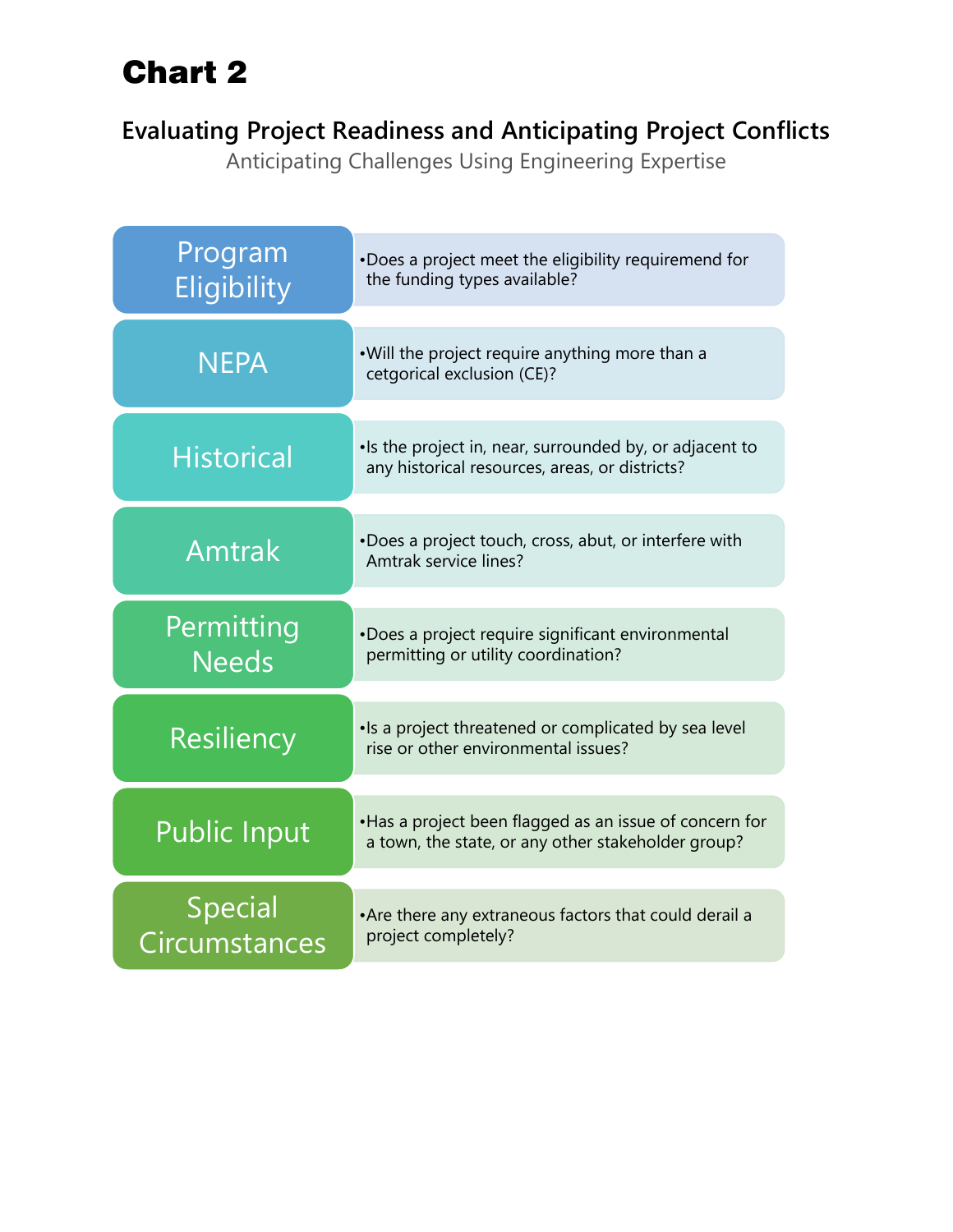**DRAFT List of RIDOT Projects Impacted by the Infrastructure Investments and Jobs Act (IIJA) of 2021 February 1, 2022**

| <b>Project Type</b>                        | TIP ID | <b>Project Name</b>                                                                         | <b>Municipalities</b>            | <b>Current Start Year</b> | <b>New Start Year</b> | Years Accelerated* | <b>Bicycle</b> | Pedestrian   | Stormwater   | Safety       |                     | Total Budget (\$M) |
|--------------------------------------------|--------|---------------------------------------------------------------------------------------------|----------------------------------|---------------------------|-----------------------|--------------------|----------------|--------------|--------------|--------------|---------------------|--------------------|
| <b>Active Transportation</b>               | 5127   | Sidewalks on Route 102 (Home Depot - Wickford Junction)                                     | North Kingstown                  | 2028                      | 2024                  | $\overline{4}$     | $\checkmark$   | $\checkmark$ | $\checkmark$ | $\checkmark$ | \$                  | 1.75               |
| <b>Active Transportation</b>               | 12111  | Bike Path Resurfacing and Preservation                                                      | Statewide                        | 2032                      | 2022                  | 10                 | $\checkmark$   | $\checkmark$ | $\checkmark$ | $\checkmark$ | Ŝ.                  | 26.00              |
| <b>Active Transportation</b>               | 5120   | Post Road and West Main Rd - Curbing and Sidewalks (RI-1A to<br>Camp Ave, US-1 to Brown St) | North Kingstown                  | 2022                      | 2022                  | $\overline{0}$     |                | $\checkmark$ | $\checkmark$ | $\checkmark$ | - Ś                 | 5.85               |
| <b>Active Transportation</b>               | 5072   | Purgatory Road Sidewalk Installation (Aquidneck Ave. to Paradise<br>Ave.)                   | Middletown                       | 2022                      | 2022                  | $\mathbf 0$        |                | $\checkmark$ | $\checkmark$ | $\checkmark$ | -\$                 | 1.23               |
| <b>Active Transportation</b>               | 9011   | ADA Plan Project Implementation                                                             | Statewide                        | 2022                      | 2022                  | $\mathbf{0}$       | $\checkmark$   | $\checkmark$ |              | $\checkmark$ | Ŝ.                  | 24.00              |
| <b>Active Transportation</b>               | 9002   | Trestle Trail - West Section - Paving                                                       | Coventry                         | 2027                      | 2024                  | 3                  | $\checkmark$   | $\checkmark$ | $\checkmark$ | $\checkmark$ | \$                  | 5.50               |
| <b>Bridge</b>                              | 7203   | <b>Bridge Preservation</b>                                                                  | Statewide                        | 2022                      | 2022                  | $\mathbf{0}$       | $\checkmark$   | $\checkmark$ |              | $\checkmark$ | $\mathsf{S}$        | 178.42             |
| <b>Bridge</b>                              | 3041   | Bridge Group 33 -- I-95 Jefferson Blvd                                                      | Cranston, Warwick                | 2023                      | 2023                  | 0                  |                |              | $\checkmark$ | $\checkmark$ | Ŝ.                  | 53.00              |
| <b>Bridge</b>                              | 9889   | Bridge Group 26C_H -- River Street Bridge Historic Improvements                             | Woonsocket                       | 2022                      | 2022                  | $\mathbf{0}$       |                | $\checkmark$ | $\checkmark$ | $\checkmark$ | - Ś                 | 7.35               |
| <b>Bridge</b>                              | 3284   | Bridge Group 08B - I-295 Warwick                                                            | Warwick                          | 2027                      | 2023                  | $\overline{a}$     |                |              | $\checkmark$ |              | \$                  | 37.00              |
| <b>Bridge</b>                              | 9989   | Bridge Group 26C -- Woonsocket Blackstone River West                                        | Woonsocket                       | 2026                      | 2022                  | $\overline{4}$     |                | $\checkmark$ | $\checkmark$ | $\checkmark$ | Ŝ.                  | 31.55              |
| Bridge                                     | 3296   | Bridge Group 08 - I-295 Warwick                                                             | Warwick                          | 2032                      | 2023                  | 9                  |                |              | $\checkmark$ | $\checkmark$ | Ŝ.                  | 28.50              |
| <b>Bridge</b>                              | 3051   | Bridge Group 39 -- RI-146 Louisquisset Pike / Lincoln Woods                                 | Lincoln, North Providence        | 2022                      | 2022                  | $\mathbf 0$        |                |              | $\checkmark$ | $\checkmark$ | -Ś                  | 30.00              |
| <b>Bridge</b>                              | 3679   | Bridge Group 33B -- Pawtuxet Valley RR Bridge                                               | Cranston                         | 2032                      | 2022                  | 10                 |                |              |              |              | Ŝ.                  | 1.80               |
| <b>Bridge</b>                              | 3201   | Bridge Group 42C--Greene Bridges                                                            | Coventry                         | 2025                      | 2023                  | $\overline{2}$     |                |              | $\checkmark$ | $\checkmark$ | $\zeta$             | 5.55               |
| Bridge                                     | 6999   | Immediate Action - Bridge                                                                   | Statewide                        | 2022                      | 2022                  | $\mathbf 0$        | $\checkmark$   | $\checkmark$ | $\checkmark$ | $\checkmark$ | Ŝ.                  | 162.76             |
| <b>Bridge</b>                              | 3197   | Bridge Group 23C--Old Warwick Ave                                                           | Warwick                          | 2032                      | 2022                  | 10                 |                | $\checkmark$ | $\checkmark$ | $\checkmark$ | Ŝ.                  | 4.75               |
| Bridge                                     | 3208   | Bridge Group 24A--Greystone Sluiceway                                                       | North Providence                 | 2032                      | 2022                  | 10                 |                |              | $\checkmark$ | $\checkmark$ | Ŝ.                  | 3.50               |
| <b>Bridge</b>                              | 7201   | Bridge Inspection, Ratings, Permits, and Database<br>Management**                           | Statewide                        | 2022                      | 2022                  | $\mathbf 0$        | $\checkmark$   | $\checkmark$ |              | $\checkmark$ | S.                  | 89.00              |
| <b>Bridge</b>                              | 3350   | Bridge Group 95 -- I-95 / RI-4 Missing Move                                                 | Warwick                          | 2022                      | 2022                  | $\mathbf 0$        |                | $\checkmark$ | $\checkmark$ | $\checkmark$ | \$                  | 103.85             |
| <b>Bridge</b>                              | 3104   | Bridge Group 42D H Hill Street Removal                                                      | Coventry                         | 2032                      | 2022                  | 10                 |                |              | $\checkmark$ | $\checkmark$ | Ŝ.                  | 4.00               |
| Bridge                                     | 3269   | Bridge Group 46 R -- Lafayette Railroad                                                     | North Kingstown                  | 2032                      | 2022                  | 10                 |                |              |              |              | Ŝ.                  | 4.00               |
| <b>Bridge</b>                              | 3070   | Bridge Group 48 H Arnold Mills                                                              | Cumberland                       | 2032                      | 2023                  | 9                  |                |              | $\checkmark$ | $\checkmark$ |                     | 5.00               |
| Bridge                                     | 3007   | Bridge Group 04 R--Huntington Viaduct                                                       | Cranston, Providence             | 2022                      | 2022                  | $\mathbf 0$        |                |              | $\checkmark$ |              | Ŝ.                  | 104.00             |
| <b>Bridge</b>                              | 3035   | Bridge Group 01_OS -- Historic Coventry                                                     | Coventry                         | 2032                      | 2022                  | 10                 |                |              | $\checkmark$ | $\checkmark$ | Ŝ.                  | 11.00              |
| Bridge                                     | 3036   | Bridge Group 02_OS -- Foster                                                                | Foster                           | 2032                      | 2022                  | 10                 |                | ✓            | $\checkmark$ |              | \$                  | 10.50              |
| <b>Bridge</b>                              | 3184   | Bridge Group 13E -- West River                                                              | Providence                       | 2023                      | 2022                  | $\mathbf{1}$       |                | $\checkmark$ | $\checkmark$ |              | $\mathsf{S}$        | 6.00               |
| Bridge                                     | 3037   | Bridge Group 03 OS -- Burdickville and Breakheart Brook                                     | Charlestown, Exeter              | 2032                      | 2023                  | 9                  |                | $\checkmark$ | $\checkmark$ | $\checkmark$ | Ŝ.                  | 7.50               |
| <b>Bridge</b>                              | 3276   | Bridge Group 08E -- Blackstone Viaduct                                                      | Cumberland, Lincoln              | 2026                      | 2026                  | $\mathbf{0}$       |                |              | $\checkmark$ |              | <sup>\$</sup>       | 29.50              |
| <b>Bridge</b>                              | 3179   | Bridge Group 13D -- Route 146 C-3                                                           | Providence                       | 2023                      | 2022                  | 1                  |                |              | $\checkmark$ |              | \$                  | 57.10              |
| Carbon Reduction--Congestion               | 12119  | Safety Service Patrol                                                                       | Statewide                        | 2032                      | 2022                  | 10                 |                |              |              |              | -S                  | 3.50               |
| Management<br>Carbon Reduction--Congestion |        |                                                                                             |                                  |                           |                       |                    |                |              |              |              |                     |                    |
| Management                                 | 12118  | ATMS Development and Integration                                                            | Statewide                        | 2032                      | 2023                  | 9                  | $\checkmark$   | $\checkmark$ | $\checkmark$ | $\checkmark$ | Ŝ.                  | 3.40               |
| Carbon Reduction--Congestion<br>Management | 12121  | RIDOT Traffic Signal Systems Management Program                                             | Statewide                        | 2032                      | 2022                  | 10                 | $\checkmark$   | $\checkmark$ |              | $\checkmark$ | $\ddot{\mathsf{s}}$ | 2.50               |
| Carbon Reduction--Congestion<br>Management | 12113  | Statewide Congested Corridor Upgrades                                                       | Statewide                        | 2032                      | 2022                  | 10                 |                |              |              | $\checkmark$ | \$                  | 9.50               |
| Carbon Reduction--Congestion<br>Management | 12117  | ITS Additions to Capital Projects                                                           | Statewide                        | 2032                      | 2022                  | 10                 |                | $\checkmark$ |              | $\checkmark$ | $\ddot{\xi}$        | 8.50               |
| Carbon Reduction--Electric<br>Vehicles     | 12115  | National Electric Vehicle Formula Program                                                   | Statewide                        | 2032                      | 2022                  | 10                 |                |              |              |              | \$                  | 22.85              |
| Carbon Reduction--Electric<br>Vehicles     | 12114  | Welcome Center Truck EV Charging/Other Improvements                                         | Warwick                          | 2032                      | 2022                  | 10                 |                |              |              | $\checkmark$ | $\ddot{\mathsf{s}}$ | 1.50               |
| Carbon Reduction--Transit                  | 7151   | <b>Transit Master Plan Investments</b>                                                      | Statewide                        | 2022                      | 2022                  | $\mathbf 0$        | $\checkmark$   | $\checkmark$ |              | $\checkmark$ | \$                  | 73.00              |
| Carbon Reduction--Transit                  | 3062   | Henderson Bridge Improvements, Phase 2                                                      | Statewide                        | 2026                      | 2024                  | $\overline{2}$     | $\checkmark$   | $\checkmark$ | $\checkmark$ | $\checkmark$ | $\zeta$             | 40.00              |
| Carbon Reduction--Transit                  | 7105   | <b>Other Operating Expenses</b>                                                             | Statewide                        | 2022                      | 2022                  | $\mathbf 0$        | $\checkmark$   | $\checkmark$ |              |              | \$                  | 5.55               |
| Corridor                                   | 1279   | US-1, Tower Hill Rd (Stedman Government Center to RI-4)                                     | North Kingstown, South Kingstown | 2022                      | 2022                  | $\mathbf{0}$       |                |              | $\checkmark$ | $\checkmark$ | $\zeta$             | 8.54               |
| Corridor                                   | 9993   | Bridge Group 18C -- Frenchtown                                                              | East Greenwich                   | 2027                      | 2022                  | 5                  |                | $\checkmark$ | $\checkmark$ | $\checkmark$ | \$                  | 53.00              |
| Corridor                                   | 3279   | Bridge Group 26 -- Tower Hill Road                                                          | North Kingstown                  | 2025                      | 2022                  | $\overline{3}$     |                |              | $\checkmark$ | $\checkmark$ | Ŝ.                  | 22.80              |
| Corridor                                   | 9999   | Bridge Group 16D--Route 6 Corridor Improvements                                             | Johnston, Providence             | 2023                      | 2022                  | 1                  |                |              | $\checkmark$ | $\checkmark$ | \$                  | 53.00              |
| Corridor                                   | 9998   | Bridge Group 97 -- East Ave Corridor                                                        | Warwick                          | 2023                      | 2022                  | 1                  |                | $\checkmark$ | $\checkmark$ | $\checkmark$ | Ŝ.                  | 67.00              |
| Corridor                                   | 9992   | Corridor - Jamestown                                                                        | Jamestown                        | 2027                      | 2022                  | 5                  | $\checkmark$   | $\checkmark$ | $\checkmark$ | $\checkmark$ | \$                  | 20.00              |
| Pavement                                   | 1283   | RI-4 (Lafayette Rd to RI-403)                                                               | East Greenwich, North Kingstown  | 2028                      | 2022                  | 6                  |                |              | $\checkmark$ |              | $\zeta$             | 7.25               |
|                                            |        |                                                                                             |                                  |                           |                       |                    |                |              |              |              |                     |                    |

| Pedestrian   | <b>Stormwater</b> | Safety       |                | Total Budget (\$M) |
|--------------|-------------------|--------------|----------------|--------------------|
| $\checkmark$ | $\checkmark$      | $\checkmark$ | \$             | 1.75               |
|              |                   |              |                |                    |
| $\checkmark$ | ✓                 | ✓            | \$             | 26.00              |
| $\checkmark$ | $\checkmark$      | $\checkmark$ | \$             | 5.85               |
| $\checkmark$ | $\checkmark$      | $\checkmark$ | \$             | 1.23               |
| $\checkmark$ |                   | $\checkmark$ | \$             | 24.00              |
| $\checkmark$ | ✓                 | ✓            | \$             | 5.50               |
| $\checkmark$ |                   | $\checkmark$ | \$             | 178.42             |
|              | ✓                 | $\checkmark$ | \$             | 53.00              |
| $\checkmark$ | $\checkmark$      | $\checkmark$ | \$             | 7.35               |
|              | ✓                 |              | \$             | 37.00              |
| $\checkmark$ | $\checkmark$      | $\checkmark$ | \$             | 31.55              |
|              | $\checkmark$      | ✓            | \$             | 28.50              |
|              | $\checkmark$      | $\checkmark$ | \$             | 30.00              |
|              |                   |              | \$             | 1.80               |
|              | $\checkmark$      | $\checkmark$ | \$             | 5.55               |
| $\checkmark$ | $\checkmark$      | ✓            | \$             | 162.76             |
| $\checkmark$ | $\checkmark$      | $\checkmark$ | \$             | 4.75               |
|              | ✓                 | ✓            | \$             | 3.50               |
| $\checkmark$ |                   | $\checkmark$ | \$             | 89.00              |
| $\checkmark$ | ✓                 | ✓            | \$             | 103.85             |
|              | $\checkmark$      | $\checkmark$ | \$             | 4.00               |
|              |                   |              | \$             | 4.00               |
|              | $\checkmark$      | $\checkmark$ | \$             | 5.00               |
|              | $\checkmark$      | ✓            | \$             | 104.00             |
|              | $\checkmark$      | $\checkmark$ | \$             | 11.00              |
| $\checkmark$ | $\checkmark$      | $\checkmark$ |                |                    |
| $\checkmark$ | $\checkmark$      |              | \$             | 10.50              |
| ✓            | $\checkmark$      | ✓            | \$             | 6.00               |
|              | $\checkmark$      |              | \$             | 7.50               |
|              |                   | ✓            | \$             | 29.50              |
|              | $\checkmark$      |              | \$             | 57.10              |
|              |                   | $\checkmark$ | \$             | 3.50               |
| $\checkmark$ | $\checkmark$      | $\checkmark$ | \$             | 3.40               |
| ✓            |                   | $\checkmark$ | \$             | 2.50               |
|              |                   |              | \$             | 9.50               |
| $\checkmark$ |                   | $\checkmark$ | \$             | 8.50               |
|              |                   |              | \$             | 22.85              |
|              |                   | $\checkmark$ | \$             | 1.50               |
| ✓            |                   | ✓            | \$             | 73.00              |
| $\checkmark$ | $\checkmark$      | $\checkmark$ | \$             | 40.00              |
| ✓            |                   |              | \$             | 5.55               |
|              | $\checkmark$      | $\checkmark$ |                | 8.54               |
| ✓            | ✓                 | ✓            | \$<br>\$       | 53.00              |
|              | $\checkmark$      | $\checkmark$ | \$             | 22.80              |
|              | ✓                 | ✓            |                | 53.00              |
| $\checkmark$ | $\checkmark$      | $\checkmark$ |                | 67.00              |
| ✓            | ✓                 | ✓            | \$<br>\$<br>\$ | 20.00              |
|              | $\checkmark$      |              | \$             | $7.25$             |

## Chart 3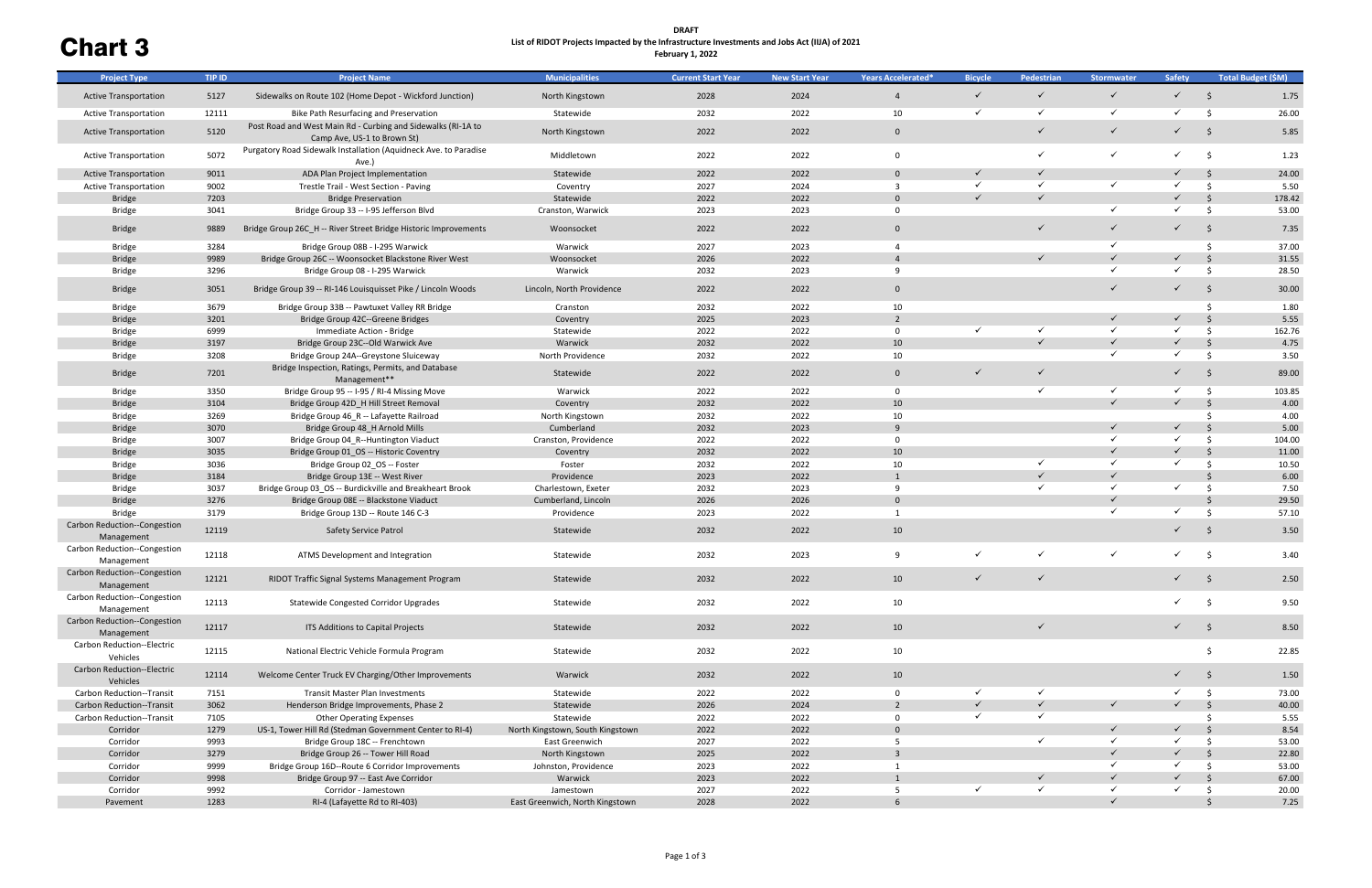#### **DRAFT List of RIDOT Projects Impacted by the Infrastructure Investments and Jobs Act (IIJA) of 2021 February 1, 2022**

| <b>Project Type</b> | <b>TIP ID</b> | <b>Project Name</b>                                                                                      | <b>Municipalities</b>                             | <b>Current Start Year</b> | <b>New Start Year</b> | Years Accelerated* | <b>Bicycle</b> | Pedestrian   | <b>Stormwater</b> | <b>Safety</b>                 |                     | Total Budget (\$M) |
|---------------------|---------------|----------------------------------------------------------------------------------------------------------|---------------------------------------------------|---------------------------|-----------------------|--------------------|----------------|--------------|-------------------|-------------------------------|---------------------|--------------------|
| Pavement            | 9522          | I-95N (160' south of Jefferson Blvd to 320' north of Laurens St<br>overpass)                             | Cranston, Warwick                                 | 2026                      | 2023                  | $\overline{3}$     |                |              | ✓                 | $\checkmark$                  | - \$                | 3.90               |
| Pavement            | 7305          | Chip Seal, Surface Seal, and Thin Overlay                                                                | Statewide                                         | 2022                      | 2022                  | $\mathbf{0}$       |                |              | $\checkmark$      | $\checkmark$                  | $\mathsf{S}$        | 68.50              |
| Pavement            | 9505          | I-95 (Lonsdale Ave to RI-15 Exchange St)                                                                 | Pawtucket                                         | 2027                      | 2022                  | 5                  |                |              | $\checkmark$      | $\checkmark$                  | Ŝ.                  | 3.84               |
| Pavement            | 1413          | RI-113, Main Ave (RI-5 to RI-117)                                                                        | Warwick                                           | 2031                      | 2022                  | 9                  |                | $\checkmark$ | $\checkmark$      | $\checkmark$                  | <sup>S</sup>        | 3.81               |
| Pavement            | 1363          | RI-1A, Boston Neck Rd (Bridgetown Rd. to RI-138)                                                         | North Kingstown, Narragansett                     | 2032                      | 2022                  | 10                 |                | $\checkmark$ | ✓                 |                               | Ś                   | 5.50               |
| Pavement            | 1365          | RI-1A, Boston Neck Rd (RI-138 to Fairway Dr.)                                                            | North Kingstown                                   | 2022                      | 2022                  | $\mathbf{0}$       | $\checkmark$   | $\checkmark$ | $\checkmark$      |                               |                     | $6.00\,$           |
| Pavement            | 1362          | RI-1A, Boston Neck Rd (Sprague Bridge to Bridgetown Rd)                                                  | Narragansett                                      | 2026                      | 2022                  | 4                  | $\checkmark$   | $\checkmark$ | $\checkmark$      |                               | Ŝ.                  | 6.00               |
| Pavement            | 9556          | RI-122, Lonsdale Ave (Central Falls T/L to Cumberland T/L)                                               | Lincoln                                           | 2025                      | 2025                  | $\mathbf{0}$       |                | $\checkmark$ | ✓                 |                               | Ŝ.                  | 4.75               |
| Pavement            | 1376          | RI-114, West Main Rd (Corys Ln to Turnpike Ave)                                                          | Portsmouth                                        | 2023                      | 2022                  | 1                  |                | $\checkmark$ | $\checkmark$      | ✓                             | - Ś                 | 3.10               |
| Pavement            | 7302          | Immediate Action - Pavement                                                                              | Statewide                                         | 2022                      | 2022                  | $\mathbf{0}$       |                |              |                   |                               | $\zeta$             | 40.22              |
| Pavement            | 1377          | Sprague Street Resurfacing and Sidewalks (E. Main Rd. to Bristol<br>Ferry Rd.)                           | Portsmouth                                        | 2022                      | 2022                  | $\mathbf 0$        |                | $\checkmark$ | $\checkmark$      | $\checkmark$                  | - Ś                 | 4.00               |
| Pavement            | 1306          | RI-122, Lonsdale Ave (Lincoln T/L to Heaton St) and US-1<br>Pawtucket Ave (Providence T/L to Garden St.) | Central Falls, Pawtucket                          | 2026                      | 2025                  | 1                  |                | $\checkmark$ | $\checkmark$      |                               | \$                  | 4.50               |
| Pavement            | 9536          | RI-117, Centerville Road (Quaker Lane to I-95 Southbound Ramp)<br>and Hoxsie 4 Corners                   | Warwick                                           | 2022                      | 2022                  | $\mathbf 0$        |                | $\checkmark$ | $\checkmark$      | $\checkmark$                  | - \$                | 12.31              |
| Pavement            | 1380          | RI-138, East Main Rd (Hedley St. to Aquidneck Ave.)                                                      | Middletown, Portsmouth                            | 2022                      | 2022                  | $\Omega$           |                |              | $\checkmark$      |                               | -Ś                  | 17.11              |
| Pavement            | 1294          | Airport Connector (I-95 to TF Green Airport)                                                             | Warwick                                           | 2022                      | 2022                  | $\mathbf 0$        |                | $\checkmark$ | $\checkmark$      | $\checkmark$                  | Ŝ.                  | 4.31               |
| Pavement            | 1423          | US-1, Post Rd (Robin Hollow Rd. to Tamanaco Dr.)                                                         | Charlestown, Westerly                             | 2025                      | 2022                  | 3                  |                |              | $\checkmark$      |                               | <sup>S</sup>        | 13.31              |
| Pavement            | 1414          | US-1, Post Rd (Coronado Rd. to 6th Ave.)                                                                 | Warwick                                           | 2022                      | 2022                  | $\mathbf 0$        |                | $\checkmark$ | $\checkmark$      | $\checkmark$                  | - Ś                 | 5.91               |
|                     |               |                                                                                                          |                                                   |                           |                       |                    |                |              |                   |                               |                     |                    |
| Pavement            | 9543          | RI-1A, Post Rd (US-1, Elmwood Ave to RI-117, Warwick Ave)                                                | Warwick                                           | 2022                      | 2022                  | $\mathbf{0}$       |                | $\checkmark$ | ✓                 | $\checkmark$                  | - Ś                 | 4.40               |
| Pavement            | 1379          | RI-138, East Main Rd (Hedley St. to Turnpike Ave.)                                                       | Portsmouth                                        | 2023                      | 2022                  | 1                  |                | $\checkmark$ | $\checkmark$      | $\checkmark$                  | - Ś                 | 15.20              |
| Pavement            | 9557          | RI-2, South County Trail (Charlestown T/L to South Kingstown<br>T/L                                      | Richmond                                          | 2030                      | 2022                  | 8                  | $\checkmark$   |              | $\checkmark$      | $\checkmark$                  | - \$                | 7.95               |
| Pavement            | 1576          | RI-2 - South County Trail (RI-138 to RI-102)                                                             | Exeter, North Kingstown, South Kingstown          | 2028                      | 2022                  | 6                  | $\checkmark$   | $\checkmark$ | $\checkmark$      | $\checkmark$                  | - \$                | 8.34               |
| Pavement            | 1410          | RI-117, West Shore Rd (Long St to Oakland Beach Ave)                                                     | Warwick                                           | 2026                      | 2022                  | $\overline{4}$     |                | $\checkmark$ | $\checkmark$      |                               | -Ś                  | 8.41               |
| Pavement            | 1420          | US-1, Franklin and Granite Streets (RI-78 to Union St)                                                   | Westerly                                          | 2026                      | 2022                  | $\overline{4}$     |                | $\checkmark$ | $\checkmark$      |                               | Ŝ.                  | 5.51               |
| Pavement            | 1324          | Veterans Memorial Parkway (Warren Ave to South Broadway)                                                 | <b>East Providence</b>                            | 2022                      | 2022                  | $\mathbf{0}$       |                | $\checkmark$ | $\checkmark$      | $\checkmark$                  | - \$                | 4.58               |
| Pavement            | 1361          | South Pier Rd. (RI-108 to Boon St.)                                                                      | Narragansett                                      | 2026                      | 2023                  | $\overline{3}$     |                | $\checkmark$ | $\checkmark$      | $\checkmark$                  | Ŝ.                  | 5.00               |
| Pavement            | 1360          | RI-114, West Main Rd (John Kesson to Mill Ln)                                                            | Middletown, Portsmouth                            | 2024                      | 2022                  | $\overline{2}$     |                | $\checkmark$ | $\checkmark$      | $\checkmark$                  | $\mathsf{S}$        | 7.30               |
| Pavement            | 1405          | RI-77 Main Road (Old Main Road to RI-24 Ramps)                                                           | Tiverton                                          | 2024                      | 2022                  | $\overline{2}$     |                | $\checkmark$ | $\checkmark$      | $\checkmark$                  | Ŝ.                  | 6.40               |
| Pavement            | 1404          | Highland Road (Bridgeport Rd. to RI-77 Main Rd.)                                                         | Tiverton                                          | 2024                      | 2022                  | $\overline{2}$     |                | $\checkmark$ | $\checkmark$      | $\checkmark$                  | Ŝ.                  | 2.30               |
| Pavement            | 1402          | Fish Rd. (RI-177 to Sterling Dr.)                                                                        | Tiverton                                          | 2030                      | 2022                  | 8                  |                |              | $\checkmark$      | $\checkmark$                  | Ś                   | 4.45               |
| Pavement            | 3404          | Corridor - Sin and Flesh                                                                                 | Tiverton                                          | 2024                      | 2024                  | $\Omega$           |                | $\checkmark$ | $\checkmark$      | $\checkmark$                  | <sup>S</sup>        | 9.75               |
| Pavement            | 1578          | RI-7 - Douglas Pike (Providence T/L to Burrillville T/L)                                                 | North Providence, North Smithfield,<br>Smithfield | 2026                      | 2022                  | 4                  |                | $\checkmark$ | ✓                 | $\checkmark$                  | -Ś                  | 20.50              |
| Pavement            | 9520          | I-95 (Connecticut S/L to RI-138)                                                                         | Hopkinton, Richmond                               | 2022                      | 2022                  | $\mathbf{0}$       |                |              | $\checkmark$      | $\checkmark$                  | - \$                | 16.80              |
| Pavement            | 9506          | Sousa Road (RI-138/Main Rd to Fish Rd)                                                                   | Tiverton                                          | 2031                      | 2022                  | 9                  |                |              | $\checkmark$      |                               | Ŝ.                  | 2.20               |
|                     |               | RI-103 Pawtucket Ave and Bullocks Point Ave (Crescent View Ave                                           |                                                   |                           |                       |                    |                |              |                   |                               |                     |                    |
| Pavement            | 1326          | to Veterans Mem. Ave)                                                                                    | <b>East Providence</b>                            | 2027                      | 2022                  | 5 <sub>5</sub>     |                | $\checkmark$ | $\checkmark$      |                               | \$                  | 10.21              |
| Pavement            | 1298          | RI-103, Willett Ave. (Bullocks Point Ave. to Wampanoag Trail)                                            | Barrington, East Providence                       | 2023                      | 2022                  | 1                  |                | $\checkmark$ | $\checkmark$      | $\checkmark$                  | $\ddot{\mathsf{s}}$ | 10.05              |
| Pavement            | 9563          | Twin River Road (RI-7 Douglas Pike to Les Pawson Loop)                                                   | Lincoln, Smithfield                               | 2028                      | 2022                  | 6                  |                |              | $\checkmark$      | $\checkmark$                  | \$                  | 3.80               |
| Pavement            | 1409          | RI-136 Market Street (Schoolhouse Road to MA S/L)                                                        | Warren                                            | 2023                      | 2022                  | 1                  |                | $\checkmark$ | $\checkmark$      | $\checkmark$                  | - Ś                 | 2.86               |
| Pavement            | 1354          | South Commons Rd and Simmons Rd (Brownell Rd to East Main<br>Rd)                                         | Little Compton                                    | 2028                      | 2022                  | 6                  |                | $\checkmark$ | $\checkmark$      | $\checkmark$ \$               |                     | 4.55               |
| Pavement            | 1352          | Meeting House Lane (S. Commons Rd. to RI-77 W. Main Rd.)                                                 | Little Compton                                    | 2031                      | 2022                  | 9                  |                | $\checkmark$ | $\checkmark$      | $\checkmark$                  | \$                  | 1.11               |
| Pavement            | 1351          | East Main Rd (Peckham Rd to Simmons Rd)                                                                  | Little Compton                                    | 2028                      | 2022                  | 6                  |                | $\checkmark$ | $\checkmark$      | $\checkmark$ and $\checkmark$ | - \$                | 3.37               |
| Pavement            | 1274          | I-295 (I-95 to RI-5)                                                                                     | Cranston, Johnston, Warwick, West<br>Warwick      | 2024                      | 2022                  | $\overline{2}$     |                |              | $\checkmark$      | $\checkmark$                  | - \$                | 12.60              |
| Pavement            | 1329          | RI-94, Reynolds Rd (RI-101 to US-44)                                                                     | Foster, Glocester                                 | 2024                      | 2023                  | $\mathbf{1}$       |                |              | $\checkmark$      |                               | Ś.                  | 6.71               |
| Pavement            | 1304          | Reservoir Rd. (US-44 to South Main St.)                                                                  | Burrillville, Glocester                           | 2031                      | 2022                  | 9                  |                |              | $\checkmark$      | $\checkmark$                  | Ŝ.                  | 1.95               |
| Pavement            | 9547          | US-44 Putnam Pike (Reservoir Rd. to Money Hill Rd.)                                                      | Glocester                                         | 2031                      | 2022                  | 9                  |                |              | $\checkmark$      | $\checkmark$                  | $\mathsf{S}$        | 2.27               |
| Pavement            | 13301         | Pavement Research and Equipment                                                                          | Statewide                                         | 2032                      | 2022                  | 10                 |                |              |                   |                               | Ŝ                   | 1.00               |
| Pavement            | 9549          | US-44, Putnam Pke (Sprague Hill Rd to Connecticut S/L)                                                   | Glocester                                         | 2029                      | 2022                  | $\overline{7}$     |                |              | $\checkmark$      | $\checkmark$                  | S.                  | 5.60               |
|                     |               |                                                                                                          |                                                   |                           |                       |                    |                |              |                   |                               |                     |                    |

| <b>Chart 3</b> |  |
|----------------|--|
|                |  |